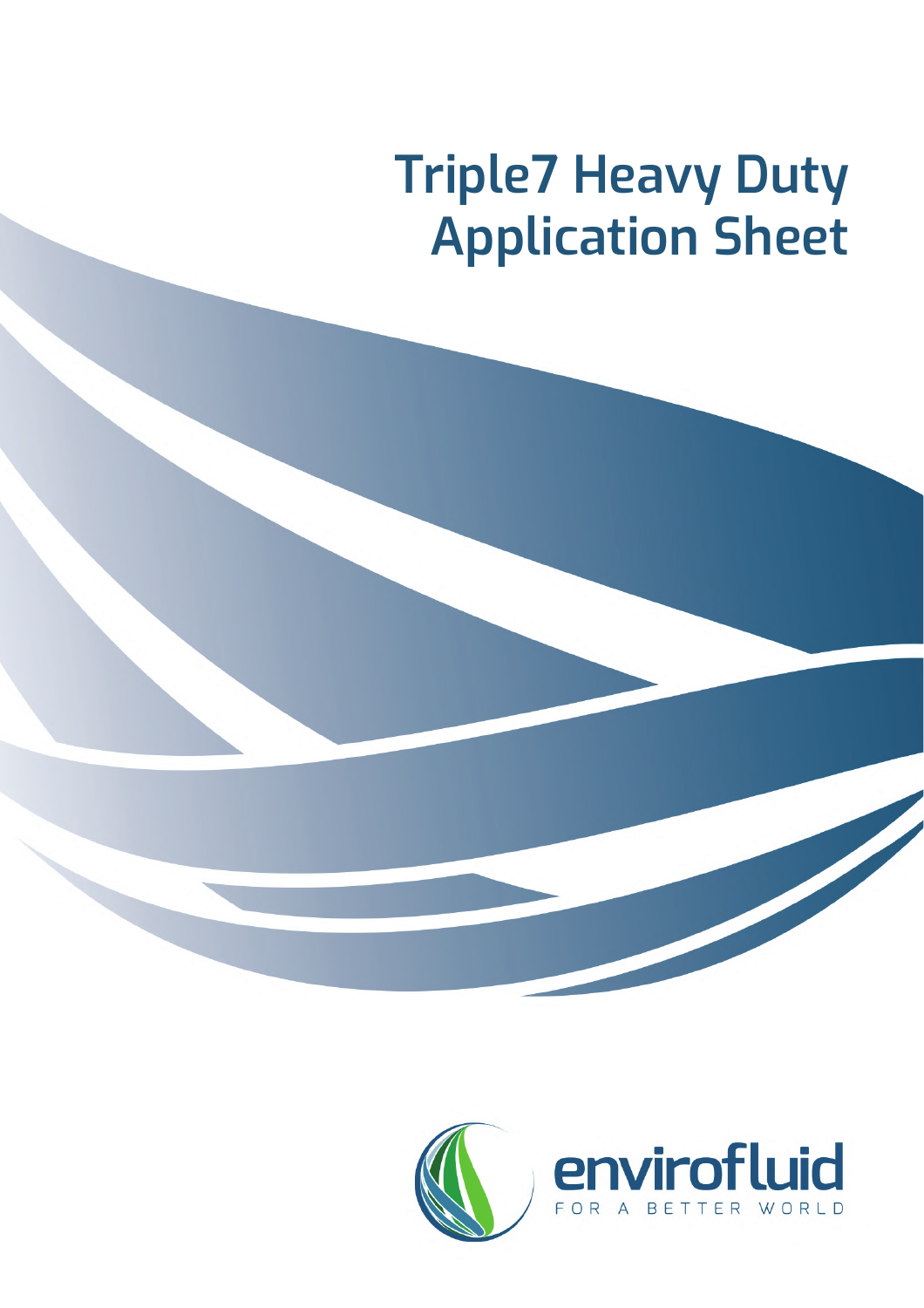# **HEAVY DUTY**

## **QUICK BREAK HEAVY DUTY CLEANER & DEGREASER**

**Triple7 Heavy Duty** is a unique blend of natural seed esters and oleo alcohols which when combined, create a powerful cleaning agent. The **Triple7 Heavy Duty liquid formulation contains a** powerful surfactant system and a botanical based solvent which gives you the benefit of extra solvency power when cleaning.

Most importantly, Triple7 Heavy Duty has no special handling or storage requirements and the product is environmentally responsible.

**Triple7 Heavy Duty** is free of Petroleum distillates, builders & reagents, glycol ethers, volatile organic compounds (VOCs), terpenes, caustics, and synthetics.

This powerful water-based formulation removes food and beverage soils, oils and lubricants, blood, mould, and mildew without reacting or damaging the treated surface.

- Highly concentrated & non corrosive
- Adds extra solvency power to cleaning
- Cleans and degreases
- Cleans pipework systems
- Maintains flow rates
- No special storage requirements
- Suitable for use in confined spaces
- Readily biodegradable & organic listed
- Suitable for use in food processing areas
- Cleans hard to clean surfaces
- Non-corrosive to equipment & machinery
- Maintains the natural balance of ecosystems

Triple7 Heavy Duty is non-toxic, non-flammable, non-carcinogenic, derived from renewable resources, and safe to use, store and dispose of.

*Striple* 

## **Benefits**

Triple7 Heavy Duty is an effective degreaser for swab, spray or soak tank applications on painted or unpainted surfaces and ferrous or non-ferrous metals.

### **Key Features**

## **Applications**

#### Automotive

For truck wheels, and extremely dirty engines and undercarriages, mix a 1:1 solution of Triple7 Heavy **Duty.** Spray on, allow to stand for 5 minutes then rinse with clear, high pressure water.

For tyre walls, apply a 1:10 to 3:10 solution of product, agitate with a stiff brush, then rinse.

#### **Degreasing**

For medium to large applications, apply the product with a sprayer (use in concentrated form for heavy deposits). Let stand for 5 minutes, scrub if necessary, and rinse off with warm water (50°C) or a final steam rinse.

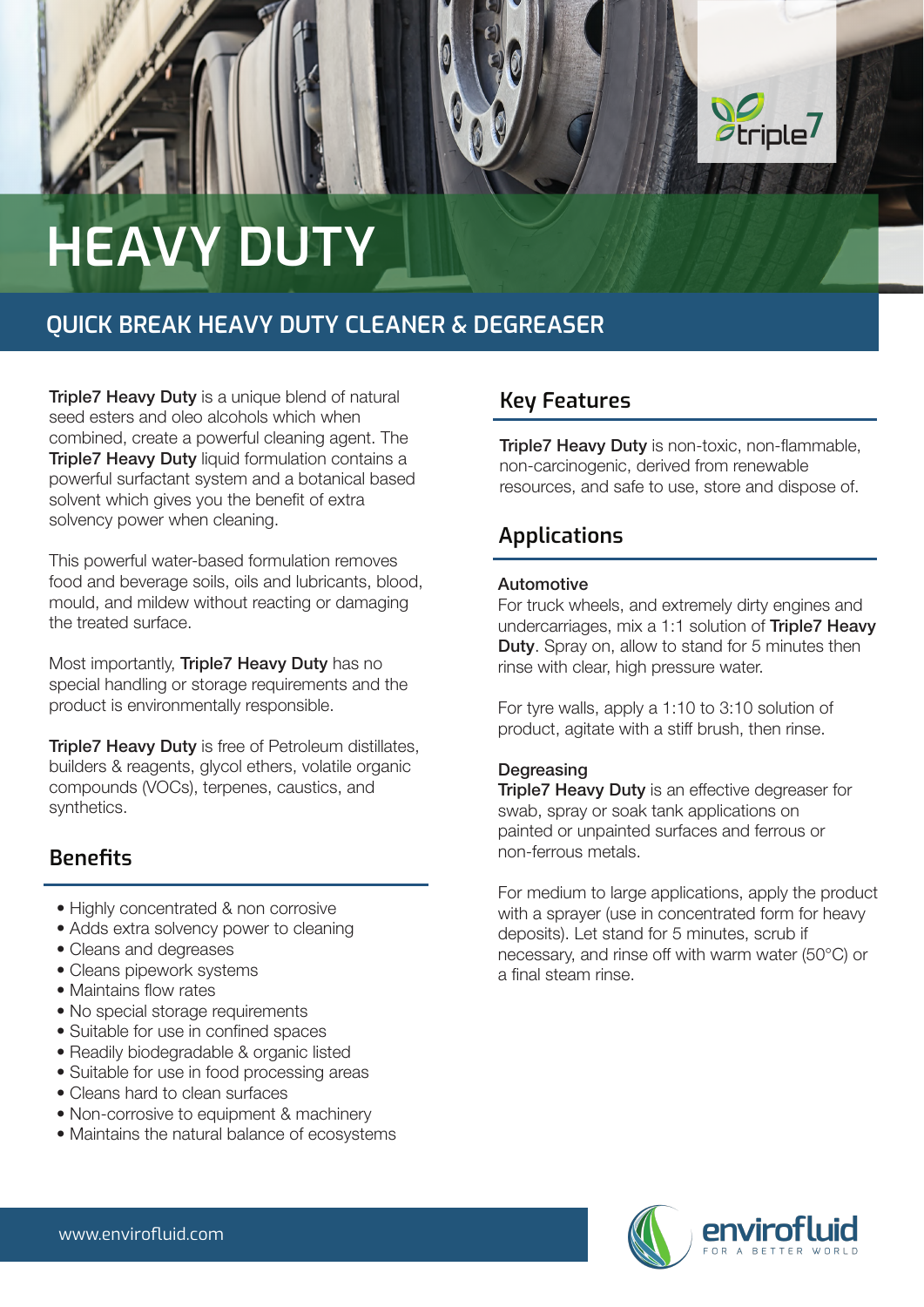#### Degreasing (continued)

Very heavy duty degreasing projects such as charred oil or fuel enamel, often require a solvent to expedite the cleaning process. If so apply Triple7 Easysolve, let stand for 10 minutes, then apply a 1:10 solution of Triple7 Heavy Duty at 40°C, followed by a warm water rinse.

Please note: that where a warm water pressure clean is used, the solution strength of Triple7 Heavy Duty may be reduced to 2:100, followed by a final water rinse.

**Triple7 Heavy Duty** works best using a hot water high pressure washer. Atomisation poses no problem as the product is non-hazardous to people or clothing when used as directed.

The following dilution rates are guidelines only and each application depends on temperature, dwell time and agitation.

Extra heavy grease deposits: 1:1 - 1:2 parts water. Heavy to moderate deposits: 1:2 - 1:10 parts water. Moderate to light deposits: 1:10 - 1:100 parts water.

## **Hospitality Applications**

Concourses, ceramic tiles, pavers and concrete paths

**Triple7 Heavy Duty** is used for mopping wooden, vinyl and ceramic floors. For light soiling use a 1:100 to 2:100 solution in warm water and mop surface. No rinsing is necessary.

Pre-treat difficult areas with a 1:5 solution of the product in water and let stand until soiling is loosened. For normal applications, mix 1:100 to 2:100 solution (stronger if necessary) and spray apply. Brush with a broom for ingrained dirt and allow to stand for a few minutes.

**Triple7 Heavy Duty** is used for degreasing applications in a marine environment and has the following advantages:

If using a pressure washer, start at one edge holding the spray nozzle at approx. 20cm from the surface at a 45° angle and move forward, so that the water can penetrate under the loosened grime and roll it in front of the spray nozzle. Two passes may be necessary for deep in-grained stains.

On vertical surfaces, always start at the bottom of the vertical surface to be cleaned and apply the solution upward. The actual cleaning is accomplished by rinsing with water. Two passes may be required to remove hardened soil or deep stains in concrete and masonry.

#### Floors and tiles

If the contaminant is heavy with grease and oils, use a 1:10 solution of Triple7 Heavy Duty in hot water. Spray on, allow to stand for 5 minutes and scrub with a broom or stiff brush, then rinse off with warm to hot water. Too strong a mix will leave floors tacky and may remove polish. If desired add ethanol to the water to aid drying.

To remove a heavy wax build-up, mix a 1:1 solution of product in hot water, spray apply, allow to stand for 30 minutes, and wash off with hot water. Repeat if necessary.



## **Marine Applications**

- Does not cause an emulsion
- Assists oil/water separators and grease trap performance

- Does not damage rubbers, o-rings or seals
- Cleans into creases, joins and seals
- Is non-ionic works by 'lifting and releasing' to give a better clean.
- Is low foaming, reducing problems in waste tanks.
- Excellent for closed environments due to reduced toxins.
- Keeps drainlines clean.

## **Garages**

For greasy driveways and garage floors, mix a ratio of 1:1 Triple7 Heavy Duty and water. Brush with a stiff broom. Allow to penetrate for one hour then brush and rinse.

Rinse from in front of you and move forward, aiming the hose or spray gun at an angle from the ground, to lift the grime and roll it away from you.